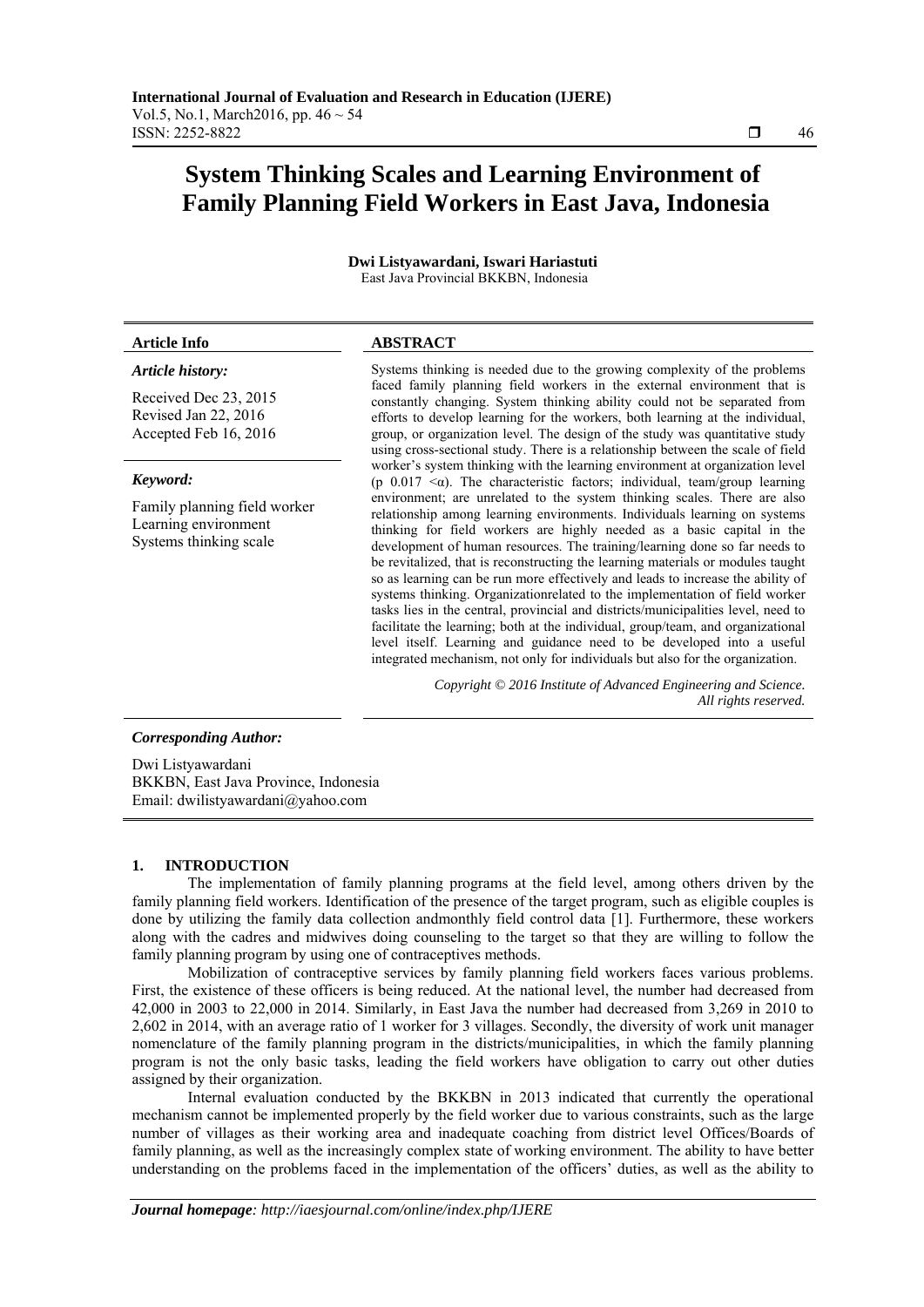formulate alternative solutions are required since they get more and more extended working areas and duty scopes. A learning process that enables field workers to continuously improve their ability to deal with issues relating to the performance of their duties are needed because of the increasing complexity of the working environment problems faced by field workers. Senge, 1990, proposed a concept called learning organization, which contains five disciplines, i.e., shared vision, personal mastery, team learning, mental models and systems thinking. It is said that the fifth discipline, systems thinking, is a discipline that holds the most important role for the occurrence of a good learning in the context of complex and constantly changing environment. In other words, a person's ability on systems thinking can determine their success in performing learning in order to address the problems faced.

As well as other abilities within each person, the person's ability on system thinking can be affected by various factors, both from within and from the environment influences of the individual concerned whereas a person learning process can take place at the level of individuals, groups and organizations [2]. In order to improve its ability on systems thinking, the person conducts the learning, not only at the individual level, but also at groups and organizations level.

BKKBN as the agency responsible for the development of family planning field workers in Indonesia [3] needs to find a breakthrough so that their systems thinking skills can be developed. Therefore, in order to acknowledge the officers learning environment that is associated with the systems thinking skills, a study needs to be done to get an overview, which can then be utilized in determining the learning model development interventions to advance their systems thinking skills.

### **2. RESEARCH METHOD**

The study was conducted in East Java province. The population was FP field workers in East Java. The samples are purposively chosen of those who followed training in East Java Provincial BKKBN's Training and Development department. The sample size is 30 people with *center limited term* calculating system. Respondents were randomly selected using the serial number of arrivals on the training participants' attendance list. Instrument used to collect data was questionnaire on the learning environment developed by Watsons and Marsick (1999) andMoore, et al (2010) for the scale of systems thinking, which have been both validity and reliability tested [4],[5]. The system thinking scale is categorized into good, sufficient and less. The independent variable used in the study includes the characteristics of the respondents, the respondents' learning environment in the form of individual, group, and organization environment. The dependent variable is in the form of systems thinking scale. Data analysis was performed descriptively and analytically. Ratio scale data analysis performed by using Pearson correlation test while ordinal scale data will be analyzed using Chi square test.

# **3. RESULTS AND ANALYSIS**

# **3.1. Characteristics of Respondents**

Characteristics of respondents shown at Table 1 included, age which were categorized into three groups: less than 35 years, 35-45 years and more than 45 years, respondents' gender was differentiated into men and women, education was divided into diploma and bachelor, while length of service as field worker was grouped into less than10 years and more than 10 years, whereas learning environment was categorized as good, sufficient and less, whether at the individual, group, or organization.

Age is not a major factor that determines the respondents systems thinking scale because the majority of respondents (60%) aged over 45 years have sufficient category on scale. Based on sex it can be seen that the male respondents are 33% in sufficient and 30% in good category. For female respondents 37% are in the sufficient while only 10% are in good category. These results indicated that male respondents had better pattern than the female ones. According to respondents' length of service, those who were less than 10 years were 27% in the sufficient and 3% in good category while in the group that services more than 10 years, 33% were in sufficient and 27% were in the good category. Results of the study on the thinking scale of the respondents showed unsatisfactory results. Training and education about the systems thinking scale needs to be carried out on all FP field workers without exception. They seem not to understand and implement systematic system thinking in performing their duties in the field. More clearly, cross tabulation between respondent characteristics and systems thinking scale will be shown in Figure 1.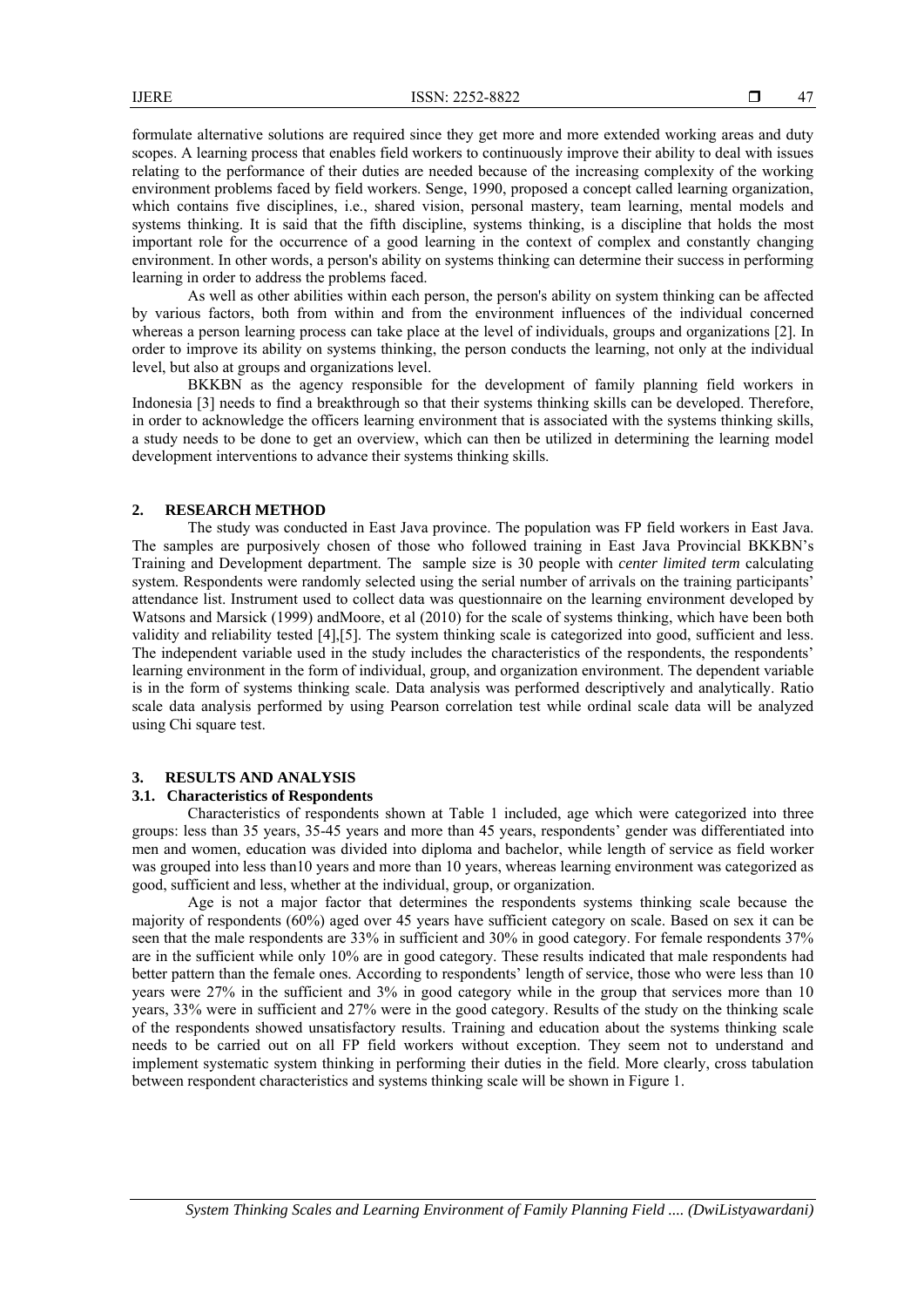| 48 |  |
|----|--|
|    |  |

|                                      |                 |                | <b>Systems Thinking Scale</b> |                |               |  |
|--------------------------------------|-----------------|----------------|-------------------------------|----------------|---------------|--|
| <b>Characteristics</b>               | Category        |                | <b>Sufficient</b>             |                | Good          |  |
|                                      |                 | N              | $\%$                          | N              | $\frac{0}{0}$ |  |
|                                      | 35-45 years old | 3              | 10%                           | $\theta$       | $0\%$         |  |
| Age                                  | >45 years old   | 18             | 60%                           | 9              | 30%           |  |
|                                      | Male            | 10             | 33%                           | 6              | 20%           |  |
| Sex                                  | Female          | 11             | 37%                           | 3              | 10%           |  |
|                                      | $\leq 10$ years | 11             | 37%                           |                | 3%            |  |
| Length of service                    | $> 10$ years    | 10             | 33%                           | 8              | 27%           |  |
|                                      | Good            | 2              | 7%                            |                | 3%            |  |
| Individual learning                  | Sufficient      | 13             | 44%                           | 4              | 13%           |  |
| environment                          | Less            | 6              | 20%                           | $\overline{4}$ | 13%           |  |
| Group learning environment           | Good            | $\mathfrak{D}$ | 7%                            |                | 3%            |  |
|                                      | Sufficient      | 12             | 41%                           | 3              | 10%           |  |
|                                      | Less            | 6              | 21%                           | 5              | 17%           |  |
| Organization learning<br>environment | Good            | $\overline{c}$ | 7%                            |                | 3%            |  |
|                                      | Sufficient      | 11             | 37%                           | 3              | 10%           |  |
|                                      | Less            | 8              | 26%                           | 5              | 17%           |  |

Table 1. Characteristics of Respondents



Figure 1. Cross tabulation between Age and Systems Thinking Scale

Figure 1 shows that only 30 % of respondents have good systems thinking scale and all of them aged above 45 years old. However, 60 % respondents whose ages above 45 years old have sufficient systems thinking scale category. It indicates that age is not an indicator of systems thinking scale development. Training and education of the systems thinking scale require to be made to all groups regardless of age. The systems thinking scale is soft skills possessed because of habitual act or organization demand. It can be studied theoretically but require real practices. The enhancement of the systems thinking scale should not only be done through training but also in the form of project tasks that must be completed by each FP field worker to develop assigned indicators.

According to sex, as shown at shown Figure 2, clearly observable that male respondent have a better systems thinking scale than the female ones.This can be caused by several things. Male respondents theoretically have greater insight than female because they have tendency of using logic whereas female respondents in performing actions give more attention to attitudes, customs, and feelings. Strengthening the system thinking scale needs to be done especially on female field workers although it is undeniable that it is necessarily for the males to be trained as well.

Due to the education level of the respondents it is found that those who hold diploma degree possess sufficient system thinking scale category, while 67% of the bachelors have sufficient and only 30% have good category (Figure 3). This proves that the level of education is not a primary indicator of the systems thinking scale. It is created in the organization and attached as habit. Upgrading is needed to be done to all field workers in East Java regardless the education background. It is because the system thinking scale is not science they can learn at school. It requires habituation and practice to be able to cultivate a good system.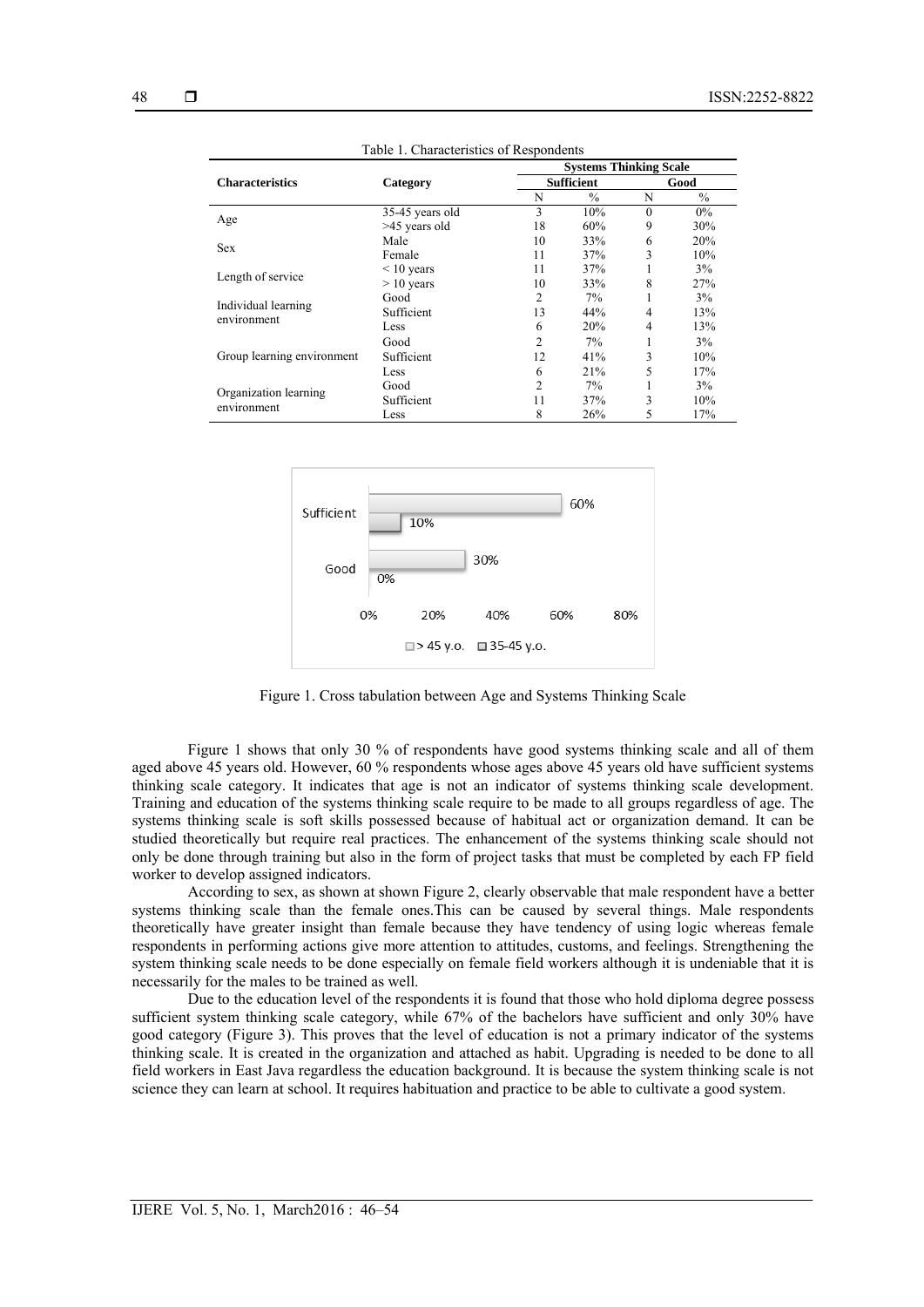

Figure 2. Cross tabulation between Sex and System Thinking Scale



Figure 3. Cross Tabulation between Education and System Thinking Scale

According to the length of service, as shown at Figure 4, respondents whose years of service above 10 years have better scale than those who serve less than 10 years. Even so from the ones serve more than 10 years, not a little lies in sufficient category (33%). This results very striking show that systems thinking scale is shaped within the organization. Respondents who have longer service certainly have more experience; therefore their systems thinking in solving existing problems is more systematically as their experience and custom in the organization. However, improved understanding on the systems thinking has to be enhanced for entire field worker for the achievement of organizational goals and the creation of harmonically and systematically working climate.



Figure 4. Cross Tabulation between Length of Service and Systems Thinking Scale

In summary, most respondents are at the sufficient level in terms of systems thinking scale. From age factor, apparently older ones (over 45 years) tend to have sufficient systems thinking scale (60% from the whole respondents). It spread quite evenly from age as well as the length of service factors. Regarding the learning environment, those who have sufficient systems thinking belong to sufficient learning environment as well. It similarly happens to group and organization learning environment.

*System Thinking Scales and Learning Environment of Family Planning Field .... (DwiListyawardani)* 

49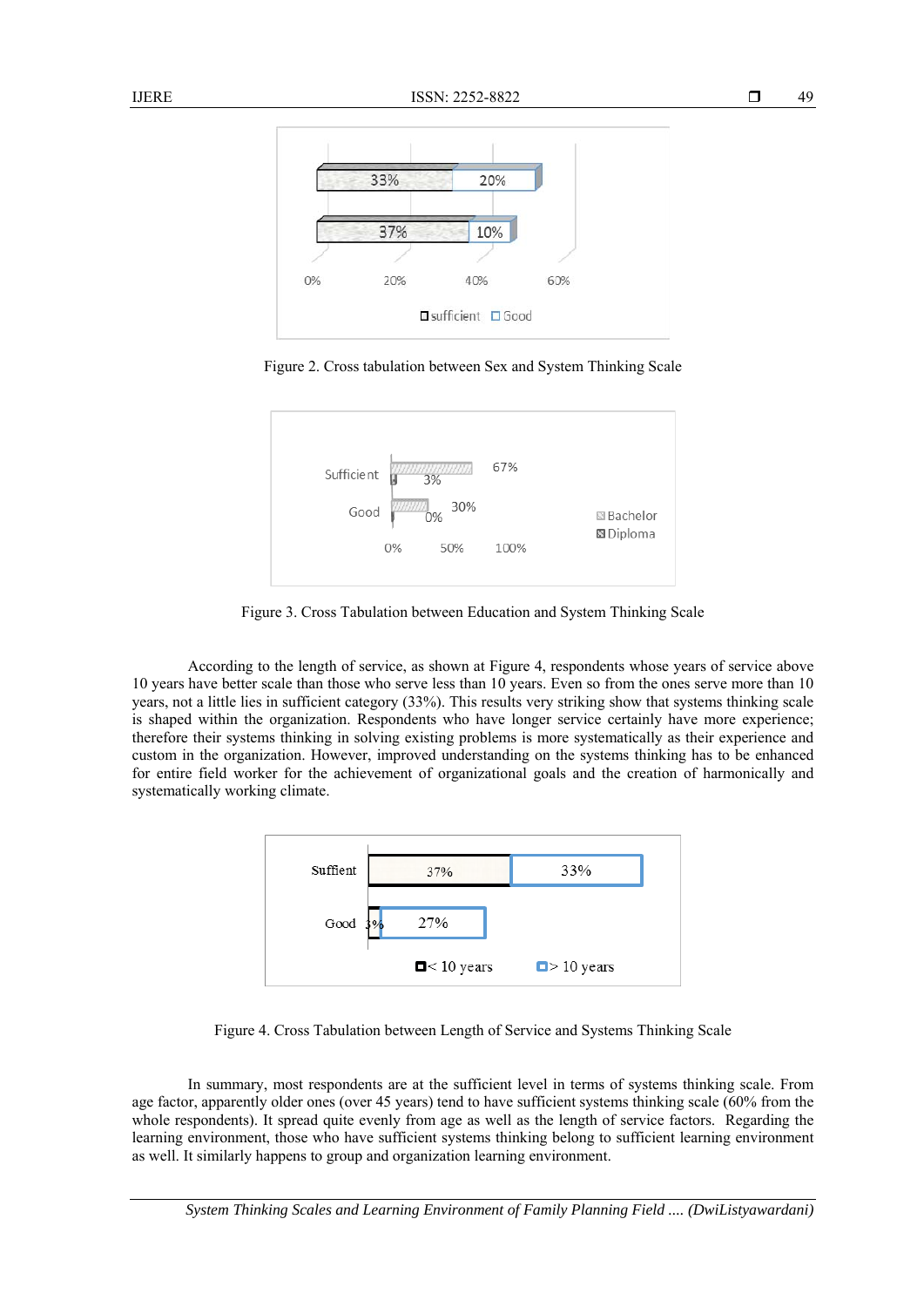### **3.2. Systems Thinking Scale based on Characteristics**

From respondents' characteristics table above, after each FP field worker systems thinking difference scale test conducted, it displays that respondents' systems for all characteristics, education, age, sex, and length of service characteristics show no difference (Table 2).

|  |  | Table 2. Systems Thinking Scale Difference due to FP Fieldworker Characteristics Test Table |  |
|--|--|---------------------------------------------------------------------------------------------|--|
|  |  |                                                                                             |  |

| Variable          | Significance $(p)$ |
|-------------------|--------------------|
| Age               | 0.173              |
| <b>Sex</b>        | 0.865              |
| Length of Service | 0.085              |

# **3.3. Correlation between Respondents' Characteristics and Systems Thinking Scale**

The researchers test the relationship between the characteristics of respondents and their systems thinking scale. The respondents' characteristics used by the researchers in this study included age, sex, and length of service as field worker. The test carried out using Chi square test with 5 percent margin error. Correlation test analysis results between the characteristics of the respondents and the scale of systems thinking are presented in Table 3. The result indicates that respondents' characteristics and system thinking scale are not significantly correlated. It means that system thinking scale is spread evenly on all respondents' background.

Table 3. Results of Correlation Test on Respondents' Characteristics Variable and Systems Thinking Scale

| Variable          | <b>Chi Square</b>   |         |  |  |
|-------------------|---------------------|---------|--|--|
|                   | <b>Significance</b> | r Value |  |  |
| Age               | 0.534               | 0.218   |  |  |
| Sex               | 0.440               | 0.172   |  |  |
| Length of Service | 0.490               | 0.360   |  |  |

# **3.4. Correlation between Learning Environment and System Thinking Scale**

FP field workerlearning environment was grouped into three categories: individual, group or team, and organization. Data was collected using questionnaire containing some questions regarding the learnings' environment at each level. Similarly, the measurement of the systems thinking scale was done by questionnaire. Data analysis was performed using Pearson correlation test presented in Table 4.

Table 4. Results of Correlation Test on Learning's Environment Variableand Systems Thinking Scale

| Variable                     | <b>Pearson Correlation</b> |         |  |
|------------------------------|----------------------------|---------|--|
|                              | <b>Significance</b>        | r Value |  |
| Individual Learning's        | 0.471                      | 0.137   |  |
| Environment                  |                            |         |  |
| Group Learning's Environment | 0.160                      | 0.398   |  |
| Organization Learning's      | 0.017                      | 0.4333  |  |
| Environment                  |                            |         |  |

Table 4 shows the correlation between the learnings' environment characteristics at individuals, groups, and organizations level and systems thinking scale. It is seen that organizational learning environment has significant relationship towards field worker's systems thinking scale.

At individual learnings' environment, it is discovered that majority of respondents who have sufficient individual learnings' environment category mostly get sufficient system thinking scale (44%). Quite surprising result is seen when the majority of those who have good individual learning environment own only sufficient category of systems thinking scale (7%).

The result is conformable at the group level of learning environment. The majority of the respondents who have sufficient category at their group learnings' environment also have sufficient system thinking scale.

Furthermore, there is relationship between learning environment at individual and team (p  $0.007 <$ α) and organization level (p 0.000 < α), as shown at Table 6. Individual is part of a team, therefore perception of learning environment ofteam and organizationmay affect the perception of learning environment at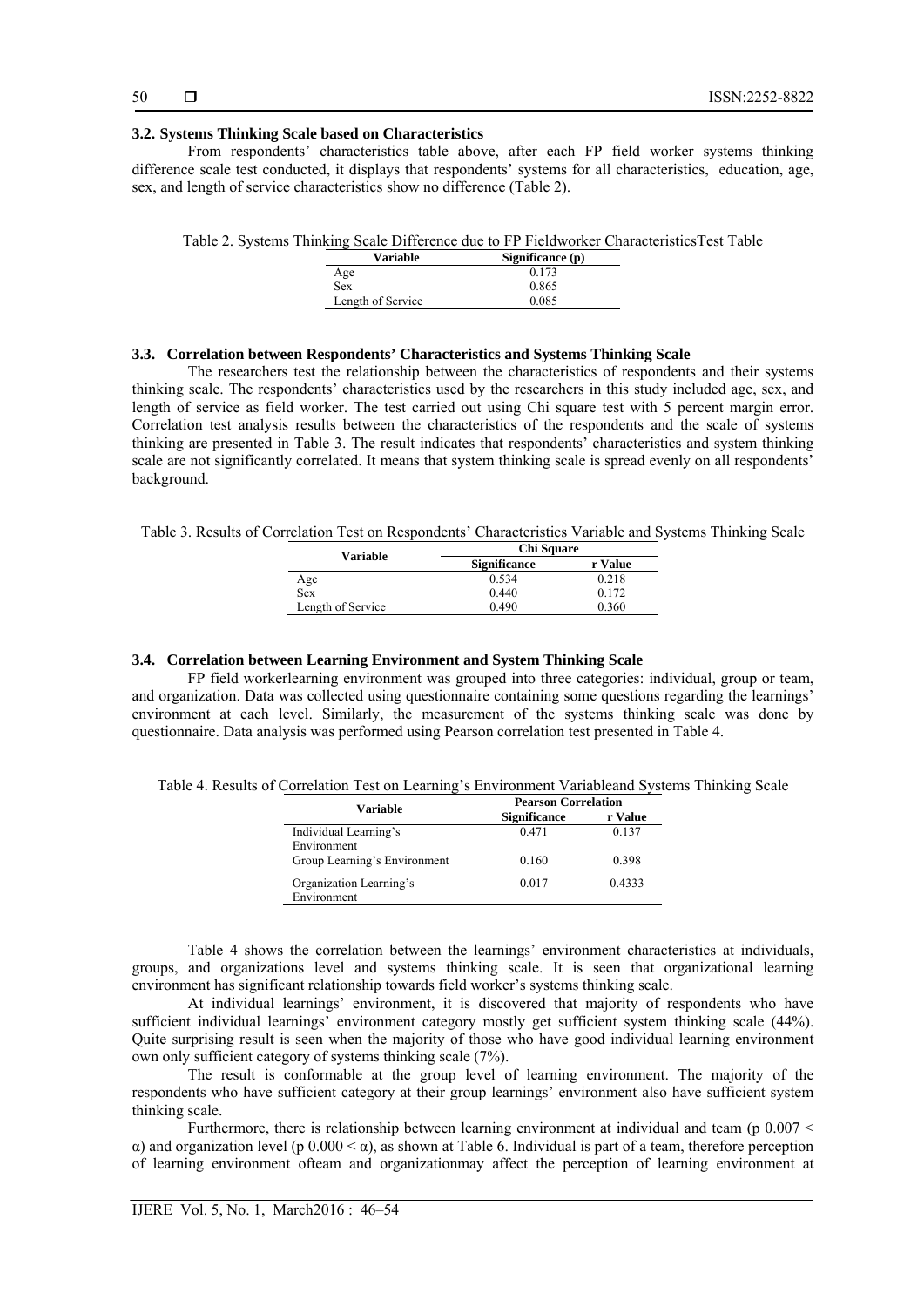individuals. There is also correlation from team/group learning environment with that of organization (p  $0.013 < \alpha$ ). It can be infered that learning which took place at individual and team level is correlative with the organization level. In double loop theory of learning, organizational learning will affect individual and team learning. Hence, learning process will be successful when it's carried out simultaneously and sustainably, whether at individual, group or organization. This study finds that organization learning environment is the main determinant of someone's systems thinking skills.

| Variable                             | <b>System Thinking</b> | Individual Learning |             | Group/Team Learning Organization Learning |
|--------------------------------------|------------------------|---------------------|-------------|-------------------------------------------|
|                                      | Skill                  | Environment         | Environment | Environment                               |
| System Thinking Skill                | 1.000                  | 0.471               | 0.398       | 0.017                                     |
| Individual Learning<br>Environment   | 0.471                  | 1.000               | 0.007       | 0.000                                     |
| Group Learning Environment           | 0.398                  | 0.007               | 1.000       | 0.013                                     |
| Organization Learning<br>Environment | 0.017                  | 0.000               | 0.013       | 1.000                                     |

Table 6. Correlation Analysis among Learning Environment Variables

#### **3.5. Discussion**

# **3.5.1. Characteristics of Respondents**

# **3.5.1.1. Age**

The analysis results of difference test showed that there was no difference in the scale of systems thinking based on their respective age groups. The correlation test result also exhibited that the respondents' age did not relate significantly to systems thinking scale. This is slightly different from the results of research conducted by Joniwar and Heriyanto (2013) in Pekanbaru which reveals that age is one of the factors that affect the performance of FP field workers [6]. If performance is an act that bases on systems thinking capability, it's seemed that field workers' performance may not have been explained by systems thinking capability, since the last have to be taught and learned deliberately and need to be internalized in daily tasks.

Differences in results can also occur due to several things, including community and environmental differences among areas where the field workers serve. The community and work environment of the workers in East Java certainly have differences from those in Pekanbaru. Those factors can make impact towards a person's thinking pattern, accordingly there are possibilities that different working environment causes different result. Patterns and scale of systems thinking is strongly influenced by the state of the organization, then it is quite natural if the results from two places are different because of difference pattern leadership models applied in the organization.

# **3.5.1.2. Gender**

Difference test results indicated that there is no difference in women and men systems thinking scale. The correlation test results also showed that systems thinking scale is not gender-related. It is more likely influenced by the organization. As part of BKKBN, family planning field workers should be able to think organizationally in order to achieve program objectives. Both females and males must have the ability to think systematically on the objectives of the organization, therefore there's no difference of the system thinking scale for both females and males.

The systems thinking skills is formed and developed within the organization so that the organization's role is very important in system thinking skill improvement. Organization members should be able to think systematically to achieve the main goals of the organization through programs developed by the organization.

#### **3.5.1.3. Length of service**

The difference test results showed that there were no differences in the respondents systems thinking scale among those who worked less than10 years and more than 10 years. Meanwhile, the correlation test results exhibited that year of service is not correlative with systems thinking skills. Eventhough those who worked longer might know the vision, mission and goals of the organization better, and that the organization where they work has been applying systems thinking environment in the execution of their duties, both groups have been exposed to the same training and learning program for the past several years that may ignored the effect of the length of service as field workers.

# **3.5.1.4. Learning Environment**

A learning organization has characteristics as proposed by Culvert, et al (1994) and Watson and Marsick (1993), namely: continuously providing learning opportunities, using learning to achieve its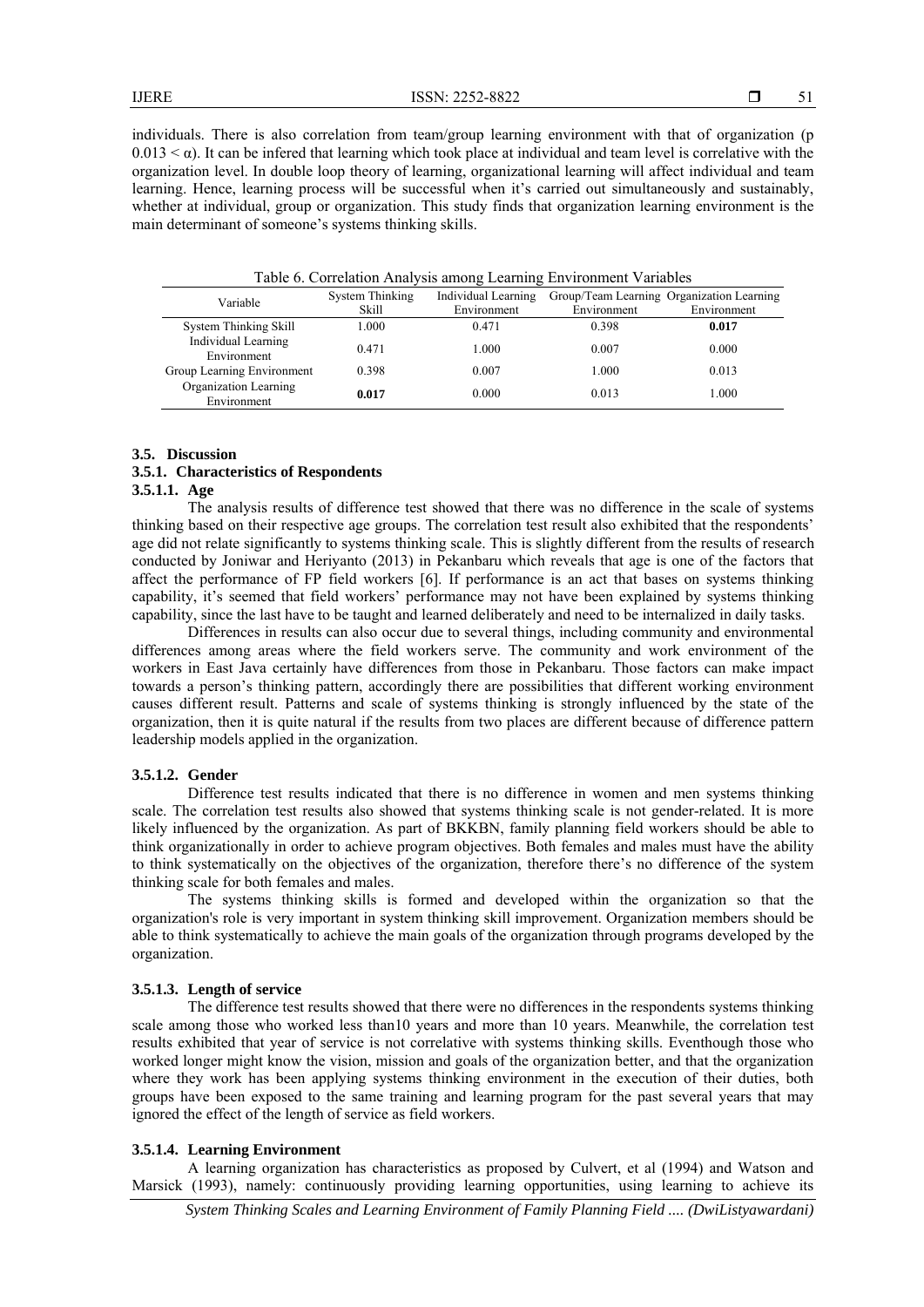objectives, linking individuals performance with organizational performance, helping debriefing and dialogue, causing a sense of security to share thoughts openly and take risks, appreciate the creative spirit as a source of energy and innovation, and constantly aware of and interact with their environment [7],[8]. Senge's five disciplines (1990) are the key to achieving this kind of organization: personal mastery, mental models, shared vision, team learning and systems thinking. According to Senge, the fifth discipline, systems thinking, is the most important and determinant of the others [9].

An obstacle to the realization of a learning organization is the absence of an effective leader [10]. Learning organization needs leaders who constantly rethink fundamentally. Leaders become adesigner, teacher and guide of a shared vision [9]. Another obstacle is that debriefing and dialogue areconsidered disturbing, and there's no place for those who ask or identify problems [11]. The other one asstated by Watkins and Marsick (1993) is the inability to recognize and change the existing mental models, unguided learning, imposed vision, disjointed learning, individualism, disrespect culture and fear [8]. There are two approaches to LO understanding. Firstly, LO is acknowledged as a management tool to develop cognitive abilities that is the ability to think of the individuals in the organization. The second approach, which doesn't use the term LO much, is how learning takes place in the social order and called "communities of practice" or practices in society. In this case, learning is seen as part of participation in social life and practice whereas individual learning concerns with membership in the community to increase the skills of community members. OL/ LO approach as a management tool has some purposes. The first is to develop the members' ability in systems thinking, namely thinking of the organization as a whole, not part by part [9]. Another version is to develop a system for storing the results of the development of the organization, referred as organization's memory, for example information systems, and / or organizational processes and routines. Individual members can use these systems to solve problems and make decisions. The point is to reduce dependence on individual ability on tasks in the organization. This approach implies on organization members' rules for LO. Their thinking paradigms are developed to adjust and align their behavior in the organization, which is the vision of management. Thus the structures and processes within the organization are used to control the process of the organization. LO can be seen as a tool for aligning the behavior of the organization members as a whole.

In terms of organization as a holistic system, as referred to Senge (1990), it is the need to develop systems thinking for the organization's members [9]. Management leadership role is important, even the most important role here. Managers should serve as a model for the workers, as the star of learning and development for the organization's vision, outlining the "mental models" to be shared to all. According to Senge, holistic system perspective of the organization provides a new way to observe and think. Further, Senge puts organizations in a model of "four by four" to demonstrate a holistic view of the organization. However, it returns to a partial view as an element of the system in reality, for example the behavior dynamics and complexity ultimately focuses on structure and process elements. It means that any real work done by members of the organization is based on learning that focuses on understanding the individual.

Learning as individual understanding is based on the basic idea that all human beings should have a culture where they're born, and they must be community members. Learning benefit is seen as the transmission of culture and knowledge transfer. Socialization need to ensure that society can function as it should. Individuals meet with the culture in which she/he has to socialize in it, meaning learning to adapt and to internalize. In the context of LO, individual modified and aligned with the vision of the organization. In absence of social learning theory, the LO approach is based on the theory of individual learning. Learning is defined as an individual's understanding. The advantage of the learning process is to develop the capacity to system thinking, which requires a change in 'pattern' in an attempt to 'see the world' [9].

Learning organization is the integration of the three levels of learning into a single model, namely the learning of individuals, groups, and organizations, also two routes of learning from individuals to organizations and from organizations to individuals. Individual learning itself does not guarantee organizational learning. The process of knowledge transfer between members/persons/ people is needed for the institutionalization [2].

Measurement of organizational learning with the Dimensions of the Learning Organization Questionnaire-DLOQ was using seven dimensions of learning organization which formed the basis of DLOQ. The seven dimension are: 1) creating a continuous learning opportunities; 2) supporting debriefing and dialogue; 3) encouraging collaboration and team learning; 4) creating a variety of systems to accommodate and share learning; 5) empowering members toward a collective vision; 6) connecting the organization to the environment; 7) providing strategic leadership to support learning. DLOQ also associated with the performance results in the form of financial and knowledge performance. Some studies show a link between learning dimension to the performance.

Structured training is still very important and valuable, for example in models of competence or performance. However, there is increasing awareness that more useful training is happening informally in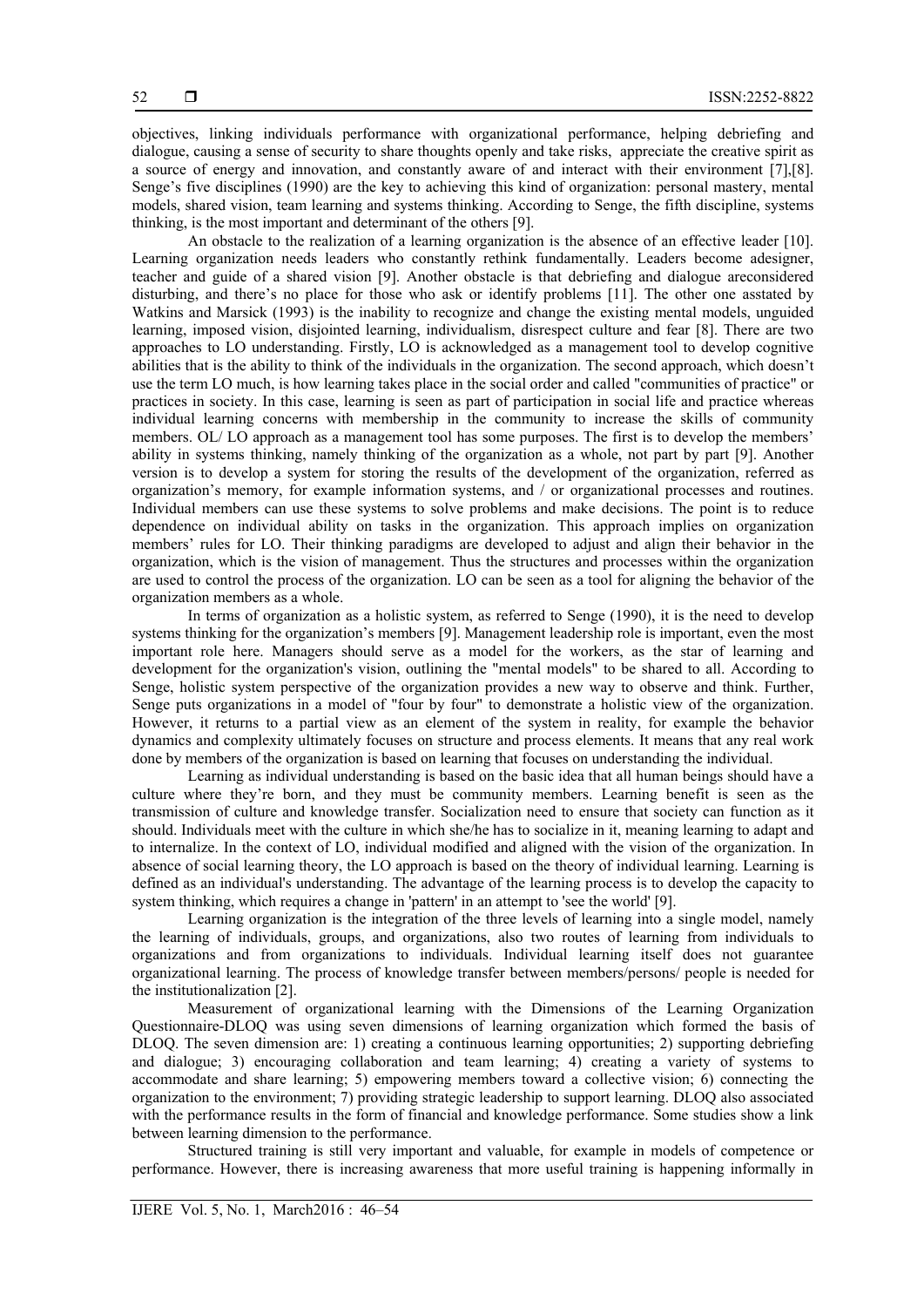daily tasks, in groups, through conversation. To support such training, it is necessary to create a learning climate and culture built by the leaders and key persons who learn from experience, influence and others, so as to create the environment from formed expectations and supports the achievement of the expected results, which in turn can be measured and appreciated.

A learning environment that is observed in this study is divided into a learning environment at the individual, group/team and organization, using DOLQ of Marsick and Watkins. The analysis shows that the learning environment at the organization level has a relationship with a person's systems thinking skill. On the other hand it also displays that the learning environment are interconnected to one another. In learning theory proposed by Crossan et al. (1999) it is argued that organizational learning is the integration of the three levels of learning into a single model, that is the learning of individual, group and organization, also in two routes of learning from individuals to organizations and from organization to individual (double loop learning) [2]. It is further mentioned that the individual learning itself does not guarantee an organizational learning. While the process of knowledge transfer between member/person/people needed to encourage the occurrence of institutionalization.

# **3.5.1.5. Individual Learning Environment**

The results of the study show that there was no correlation perception of individual learning environment with systems thinking scale. But it has relationship with other types of learning environement, including group and organizational ones. It means that in this study, perception of individual learning environment has not been able to produce a real relationship with the capabilities of systems thinking. Castenada and Rios (2007) state that the part of the individual learning occurs as a result of intuition, supported by the attention and also additional processes, such as retention, production and motivation to guarantee a learning activity and influence [12]. In cases where the perception of individual learning environment has no relation with the ability of systems thinking, this is probably related to the existence of barriers in the learning process as well as environmental stimuli that requires a person to be able or not to think holistically. In the case where the settlement of problems tends to be fragmented, then the systems will determine a person's systems thinking skill.

In relation to the individual learning as part of the intuition, Crossan, et al. (1999) describes it as "an introduction in the unconscious on a pattern or possibility of one's existing (inherited) experience" [2]. It is possible that the dominant individual learning is in the form of patterned experiences that weakens a person's systems thinking skill.

# **3.5.1.6. Group Learning Environment**

This study indicated that there was no correlation between the groups learning environment with the ability of systems thinking. Nevertheless there is a relationship between the group learning environment with other types of learning environment that is individual and group level. It is different from the study of Joe Power (2004) who finds that independent work group shows no significant relationship to the performance (between the performance of knowledge through learning) but it also mentioned that there is a qualitative belief that the independent group work can improve performance related to the correct order [13]. According to Crossan, et al (1999), group learning can be explained through a process called interpretation by identifying and developing intuition. Conversation plays an important role in the interpretation [2].

# **3.5.1.7. Organization Learning Environment**

Correlation between systems thinking skill and the organizational learning environment shows that the organization's role is very important in supporting the occurrence of learning which ultimately put impact on the members' systems thinking scale. The role of the organization is in knowledge management, including information and communication technology, as well as various social and structural mechanisms. All of which contribute to the learning process, both at the individual, group or organization level [14]. Knowledge management also supports the process of making and taking the viewpoint at the of individual, group and organization level. In the case of this study, in which the individual's systems thinking related to organizational learning environment, the possibility of the organization to be able to facilitate learning through a variety of activities in the context of knowledge management.

# **4. CONCLUSION**

There is a relationship between the scale of FP field worker's systems thinking with the learning environment at organization level (p  $0.017 < \alpha$ ). The characteristic factors; individual, team/group learning environment; are unrelated to the system thinking scales. There are also relationships among learning environment (individual with group; individual with organization; and group with organization).